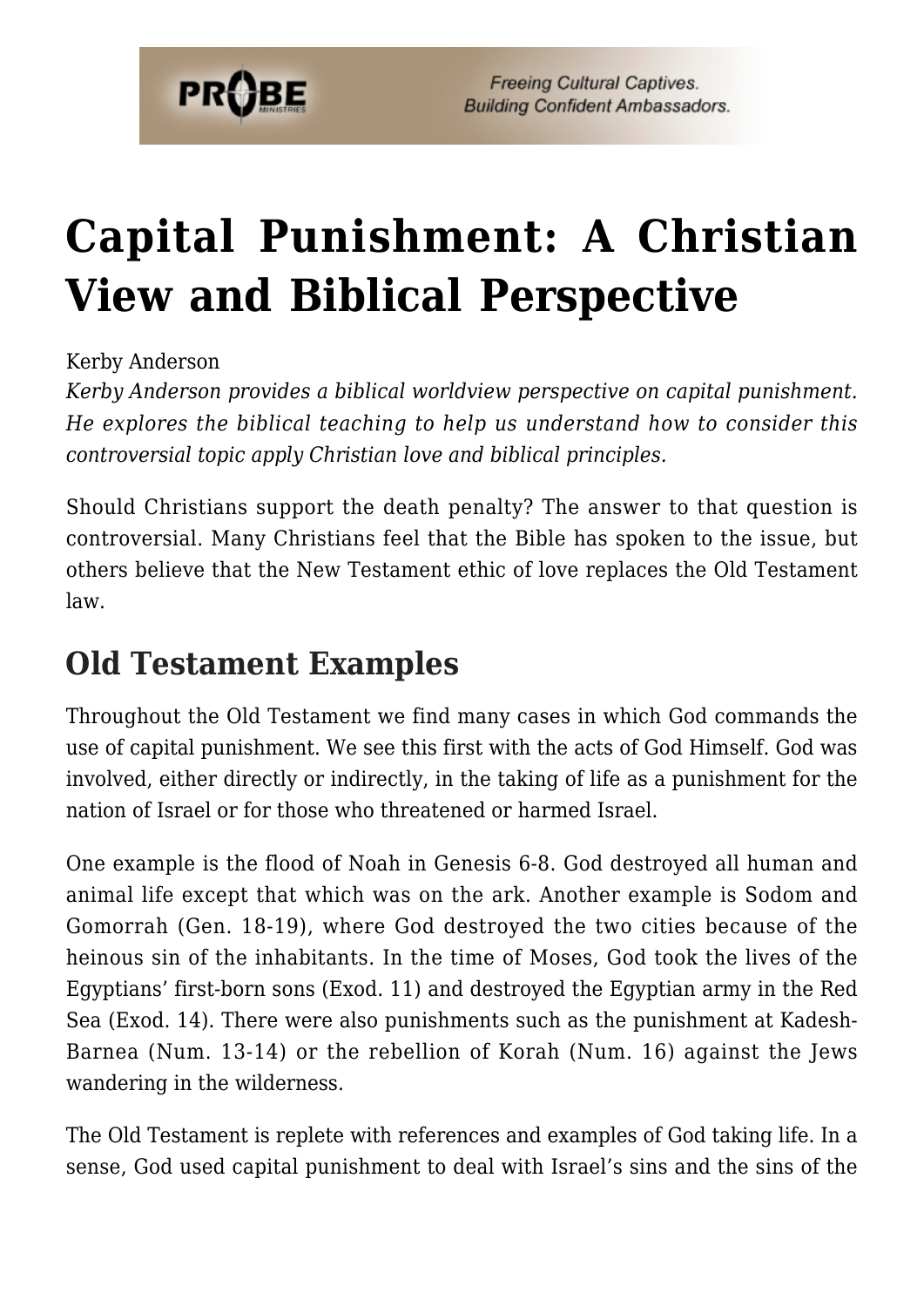

nations surrounding Israel.

The Old Testament also teaches that God instituted capital punishment in the Jewish law code. In fact, the principle of capital punishment even precedes the Old Testament law code. According to Genesis 9:6, capital punishment is based upon a belief in the sanctity of life. It says, "Whoever sheds man's blood by man his blood shall be shed, for in the image of God. He made man."

The Mosaic Law set forth numerous offenses that were punishable by death. The first was murder. In Exodus 21, God commanded capital punishment for murderers. Premeditated murder (or what the Old Testament described as "lying in wait") was punishable by death. A second offense punishable by death was involvement in the occult (Exod. 22; Lev. 20; Deut 18-19). This included sorcery, divination, acting as a medium, and sacrificing to false gods. Third, capital punishment was to be used against perpetrators of sexual sins such as rape, incest, or homosexual practice.

Within this Old Testament theocracy, capital punishment was extended beyond murder to cover various offenses. While the death penalty for these offenses was limited to this particular dispensation of revelation, notice that the principle in Genesis 9:6 is not tied to the theocracy. Instead, the principle of *Lex Talionis* (a life for a life) is tied to the creation order. Capital punishment is warranted due to the sanctity of life. Even before we turn to the New Testament, we find this universally binding principle that precedes the Old Testament law code.

#### **New Testament Principles**

Some Christians believe that capital punishment does not apply to the New Testament and church age.

First we must acknowledge that God gave the principle of capital punishment even before the institution of the Old Testament law code. In Genesis 9:6 we read that "Whoever sheds man's blood by man his blood shall be shed, for in the image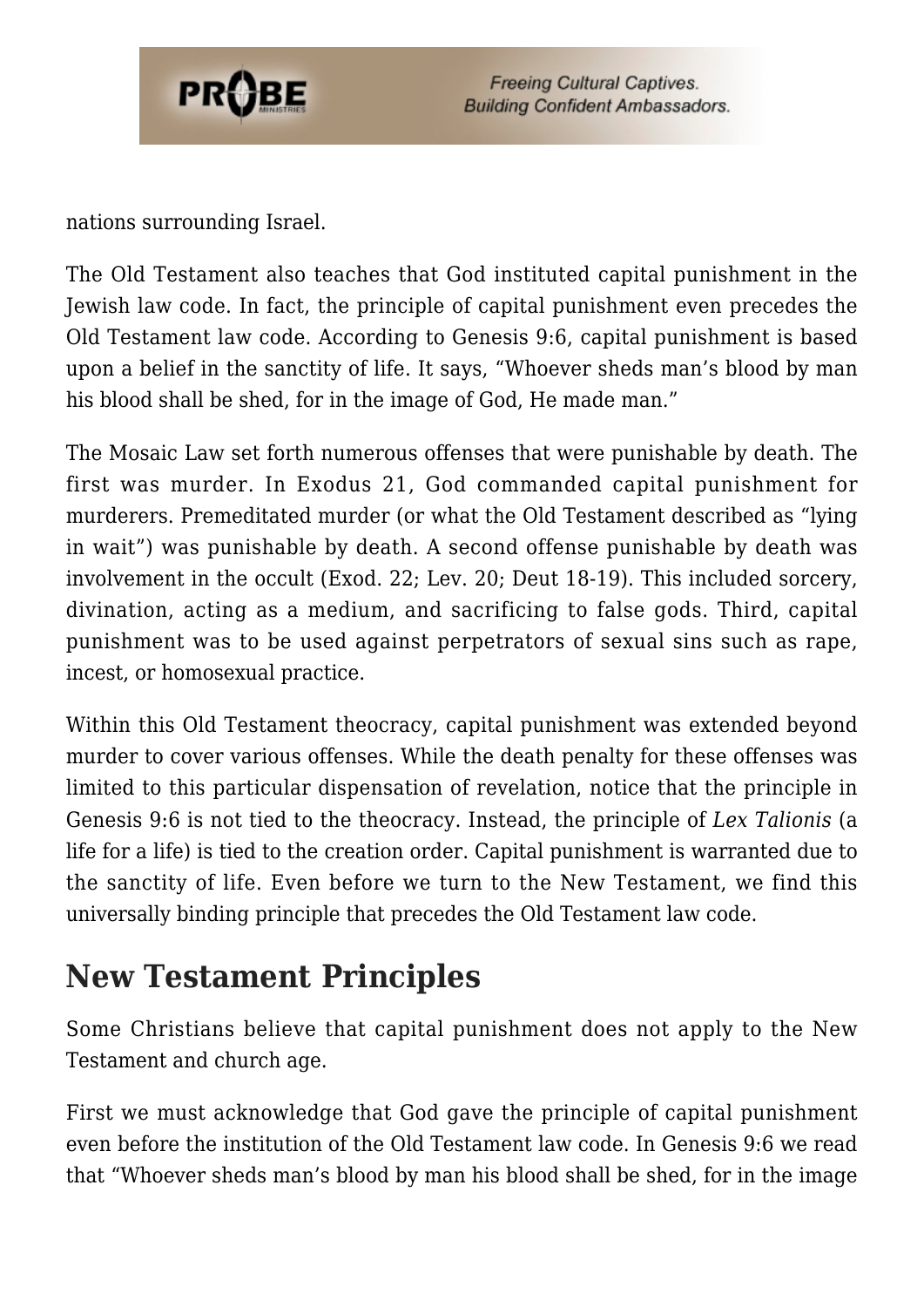

of God, He made man." Capital punishment was instituted by God because humans are created in the image of God. The principle is not rooted in the Old Testament theocracy, but rather in the creation order. It is a much broader biblical principle that carries into the New Testament.

Even so, some Christians argue that in the Sermon on the Mount Jesus seems to be arguing against capital punishment. But is He?

In the Sermon on the Mount, Jesus is not arguing against the principle of a life for a life. Rather He is speaking to the issue of our personal desire for vengeance. He is not denying the power and responsibility of the government. In the Sermon on the Mount, Jesus is speaking to individual Christians. He is telling Christians that they should not try to replace the power of the government. Jesus does not deny the power and authority of government, but rather He calls individual Christians to love their enemies and turn the other cheek.

Some have said that Jesus set aside capital punishment in John 8 when He did not call for the woman caught in adultery to be stoned. But remember the context. The Pharisees were trying to trap Jesus between the Roman law and the Mosaic law. If He said that they should stone her, He would break the Roman law. If He refused to allow them to stone her, He would break the Mosaic law (Lev. 20:10; Deut. 22:22). Jesus' answer avoided the conflict: He said that he who was without sin should cast the first stone. Since He did teach that a stone be thrown (John 8:7), this is not an abolition of the death penalty.

In other places in the New Testament we see the principle of capital punishment being reinforced. Romans 13:1-7, for example, teaches that human government is ordained by God and that the civil magistrate is a minister of God. We are to obey government for we are taught that government does not bear the sword in vain. The fact that the Apostle Paul used the image of the sword further supports the idea that capital punishment was to be used by government in the New Testament age as well. Rather than abolish the idea of the death penalty, Paul uses the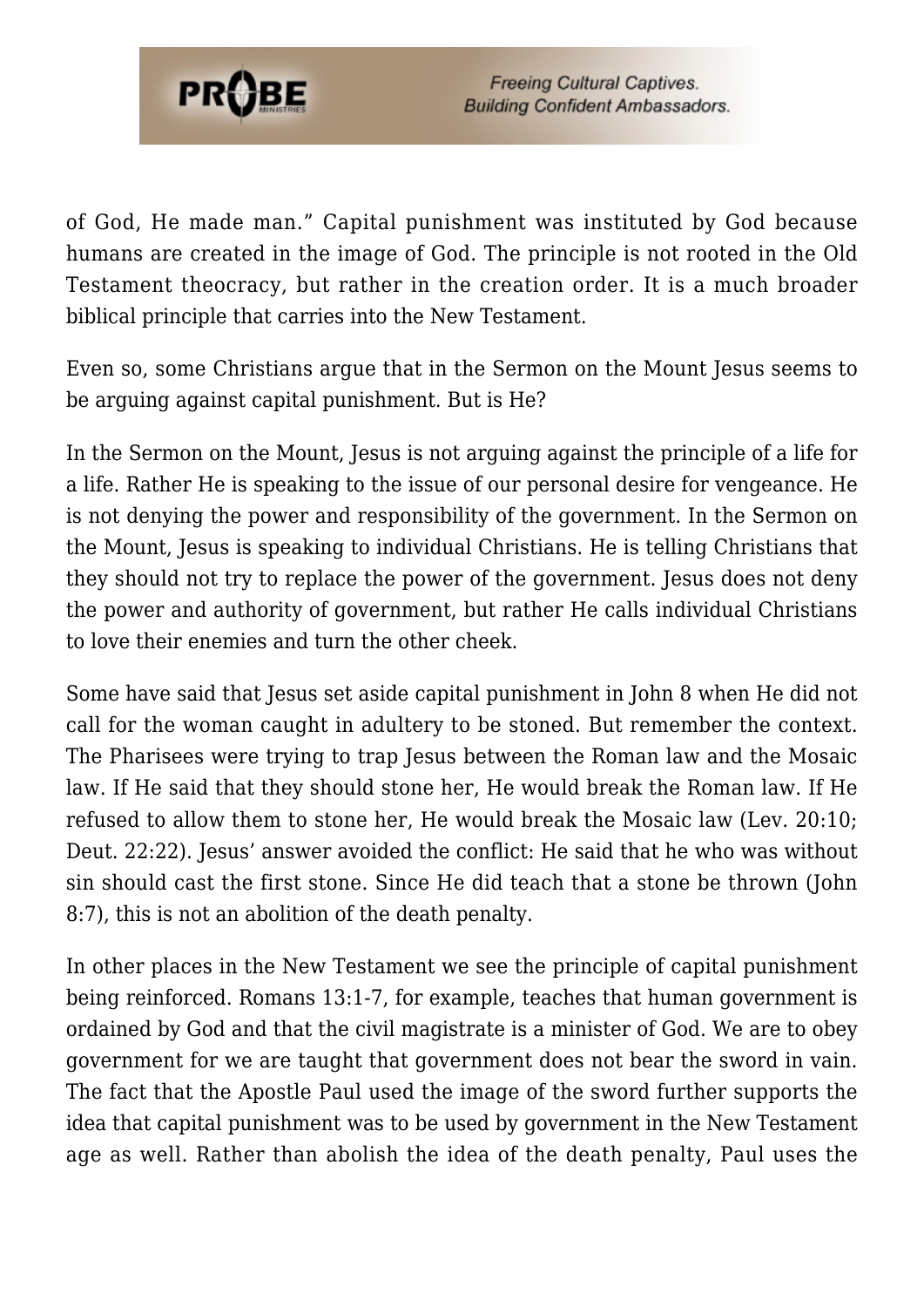

emblem of the Roman sword to reinforce the idea of capital punishment. The New Testament did not abolish the death penalty; it reinforced the principle of capital punishment.

## **Capital Punishment and Deterrence**

Is capital punishment a deterrent to crime? At the outset, we should acknowledge that the answer to this question should not change our perspective on this issue. Although it is an important question, it should not be the basis for our belief. A Christian's belief in capital punishment should be based upon what the Bible teaches not on a pragmatic assessment of whether or not capital punishment deters crime.

That being said, however, we should try to assess the effectiveness of capital punishment. Opponents of capital punishment argue that it is not a deterrent, because in some states where capital punishment is allowed the crime rate goes up. Should we therefore conclude that capital punishment is not a deterrent?

First, we should recognize that crime rates have been increasing for some time. The United States is becoming a violent society as its social and moral fabric breaks down. So the increase in the crime rate is most likely due to many other factors and cannot be correlated with a death penalty that has been implemented sparingly and sporadically.

Second, there is some evidence that capital punishment is a deterrent. And even if we are not absolutely sure of its deterrent effect, the death penalty should be implemented. If it is a deterrent, then implementing capital punishment certainly will save lives. If it is not, then we still will have followed biblical injunctions and put convicted murderers to death.

In a sense, opponents of capital punishment who argue that it is not a deterrent are willing to give the benefit of the doubt to the criminal rather than to the victim. The poet Hyman Barshay put it this way: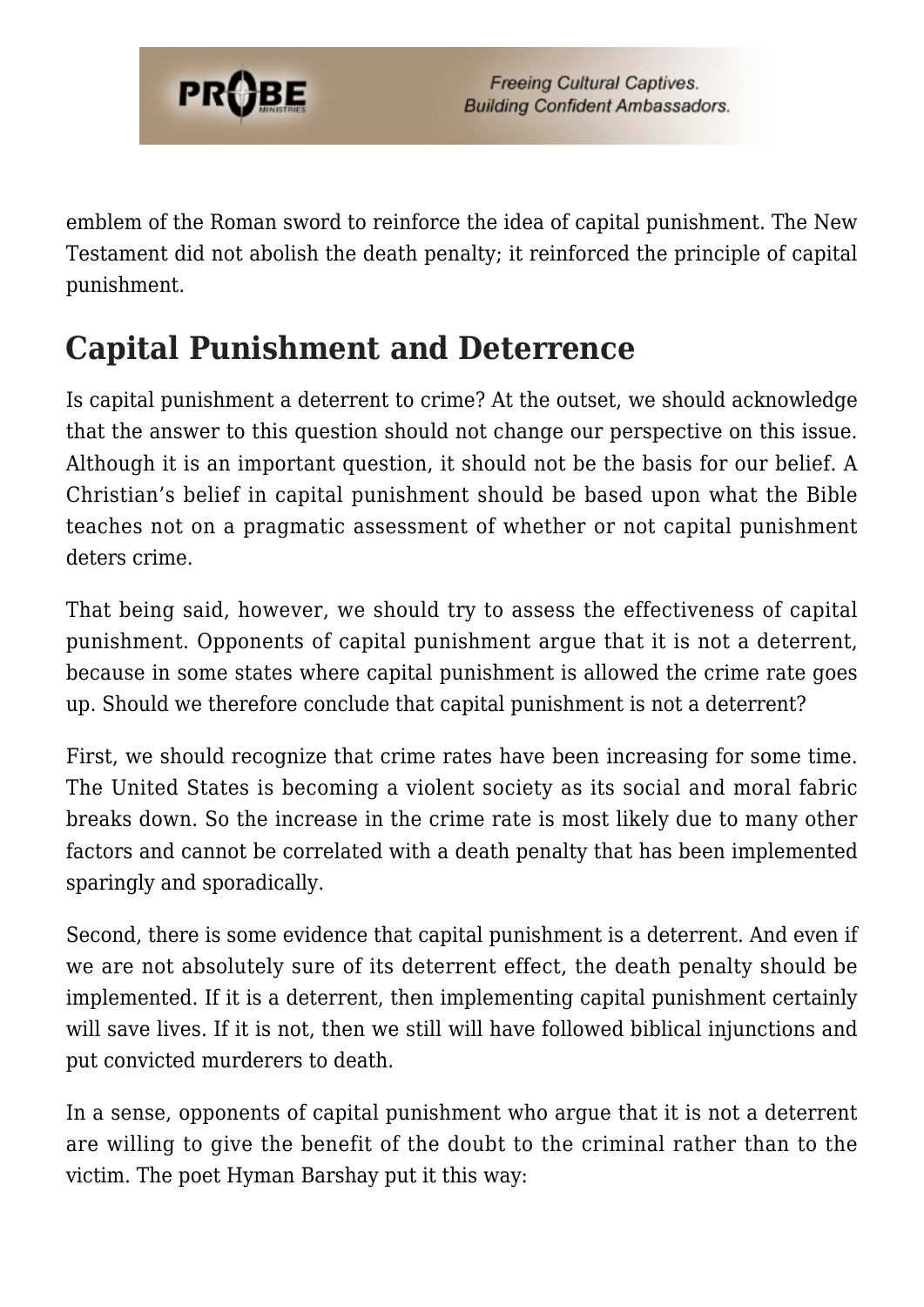

*The death penalty is a warning, just like a lighthouse throwing its beams out to sea. We hear about shipwrecks, but we do not hear about the ships the lighthouse guides safely on their way. We do not have proof of the number of ships it saves, but we do not tear the lighthouse down."(1)*

If capital punishment is even a potential deterrent, that is a significant enough social reason to implement it.

Statistical analysis by Dr. Isaac Ehrlich at the University of Chicago suggests that capital punishment is a deterrent.(2) Although his conclusions were vigorously challenged, further cross- sectional analysis has confirmed his conclusions.(3) His research has shown that if the death penalty is used in a consistent way, it may deter as many as eight murders for every execution carried out. If these numbers are indeed accurate, it demonstrates that capital punishment could be a significant deterrent to crime in our society.

Certainly capital punishment will not deter all crime. Psychotic and deranged killers, members of organized crime, and street gangs will no doubt kill whether capital punishment is implemented or not. A person who is irrational or wants to commit a murder will do so whether capital punishment exists or not. But social statistics as well as logic suggest that rational people will be deterred from murder because capital punishment is part of the criminal code.

#### **Capital Punishment and Discrimination**

Many people oppose capital punishment because they feel it is discriminatory. The charge is somewhat curious since most of the criminals that have been executed in the last decade are white rather than black. Nevertheless, a higher percentage of ethnic minorities (African-American, Hispanic-American) are on death row. So is this a significant argument against capital punishment?

First, we should note that much of the evidence for discrimination is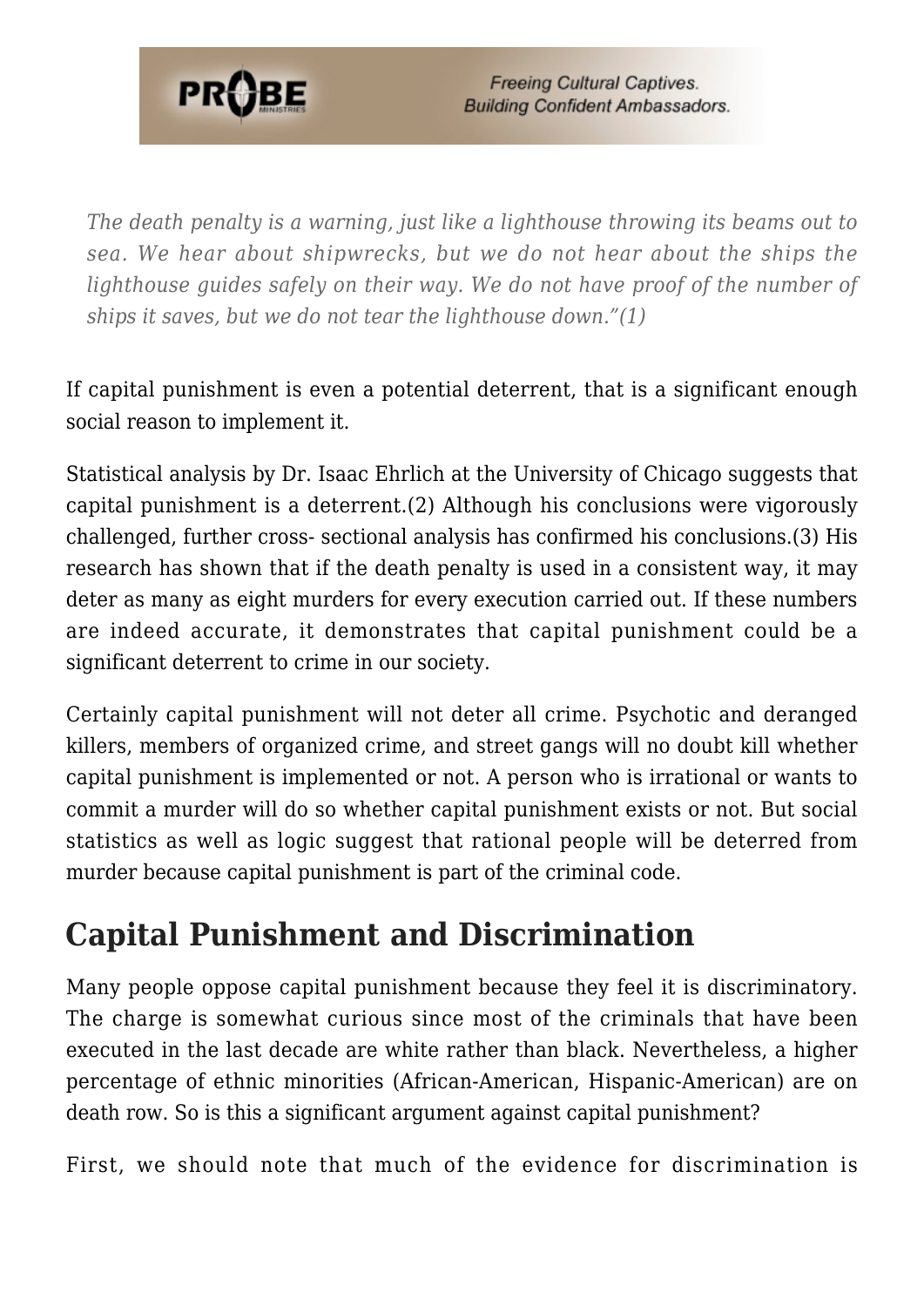

circumstantial. Just because there is a higher percentage of a particular ethnic group does not, in and of itself, constitute discrimination. A high percentage of whites playing professional ice hockey or a high percentage of blacks playing professional basketball does not necessarily mean that discrimination has taken place. We need to look beneath the allegation and see if true discrimination is taking place.

Second, we can and should acknowledge that some discrimination does take place in the criminal justice system. Discrimination takes place not only on the basis of race, but on the basis of wealth. Wealthy defendants can hire a battery of legal experts to defend themselves, while poor defendants must relay on a courtappointed public attorney.

Even if we acknowledge that there is some evidence of discrimination in the criminal justice system, does it likewise hold that there is discrimination with regard to capital punishment? The U.S. Solicitor General, in his amicus brief for the case *Gregg vs. Georgia*, argued that sophisticated sociological studies demonstrated that capital punishment showed no evidence of racial discrimination.(4) These studies compared the number of crimes committed with the number that went to trial and the number of guilty verdicts rendered and found that guilty verdicts were consistent across racial boundaries.

But even if we find evidence for discrimination in the criminal justice system, notice that this is not really an argument against capital punishment. It is a compelling argument for reform of the criminal justice system. It is an argument for implementing capital punishment carefully.

We may conclude that we will only use the death penalty in cases where certainty exists (e.g., eyewitness accounts, videotape evidence). But discrimination in the criminal justice system is not truly an argument against capital punishment. At its best, it is an argument for its careful implementation.

In fact, most of the social and philosophical arguments against capital punishment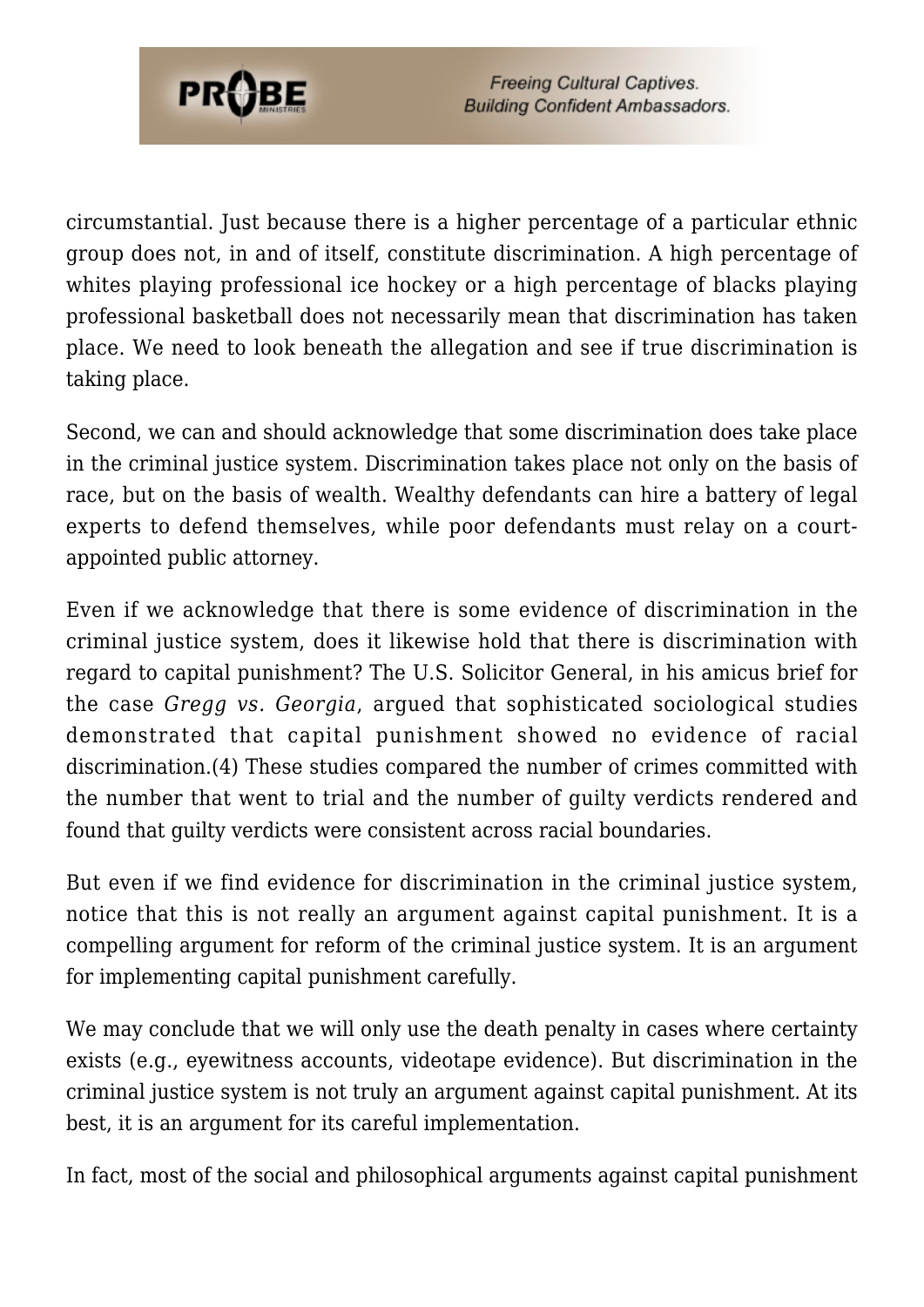

are really not arguments against it at all. These arguments are really arguments for improving the criminal justice system. If discrimination is taking place and guilty people are escaping penalty, then that is an argument for extending the penalty, not doing away with it. Furthermore, opponents of capital punishment candidly admit that they would oppose the death penalty even if it were an effective deterrent.(5) So while these are important social and political issues to consider, they are not sufficient justification for the abolition of the death penalty.

## **Objections to Capital Punishment**

One objection to capital punishment is that the government is itself committing murder. Put in theological terms, doesn't the death penalty violate the sixth commandment, which teaches "Thou shalt not kill?"

First, we must understand the context of this verse. The verb used in Exodus 20:13 is best translated "to murder." It is used 49 times in the Old Testament, and it is always used to describe premeditated murder. It is never used of animals, God, angels, or enemies in battle. So the commandment is not teaching that all killing is wrong; it is teaching that murder is wrong.

Second, the penalty for breaking the commandment was death (Ex.21:12; Num. 35:16-21). We can conclude therefore that when the government took the life of a murderer, the government was not itself guilty of murder. Opponents of capital punishment who accuse the government of committing murder by implementing the death penalty fail to see the irony of using Exodus 20 to define murder but ignoring Exodus 21, which specifically teaches that government is to punish the murderer.

A second objection to capital punishment questions the validity of applying the Old Testament law code to today's society. After all, wasn't the Mosaic Law only for the Old Testament theocracy? There are a number of ways to answer this objection.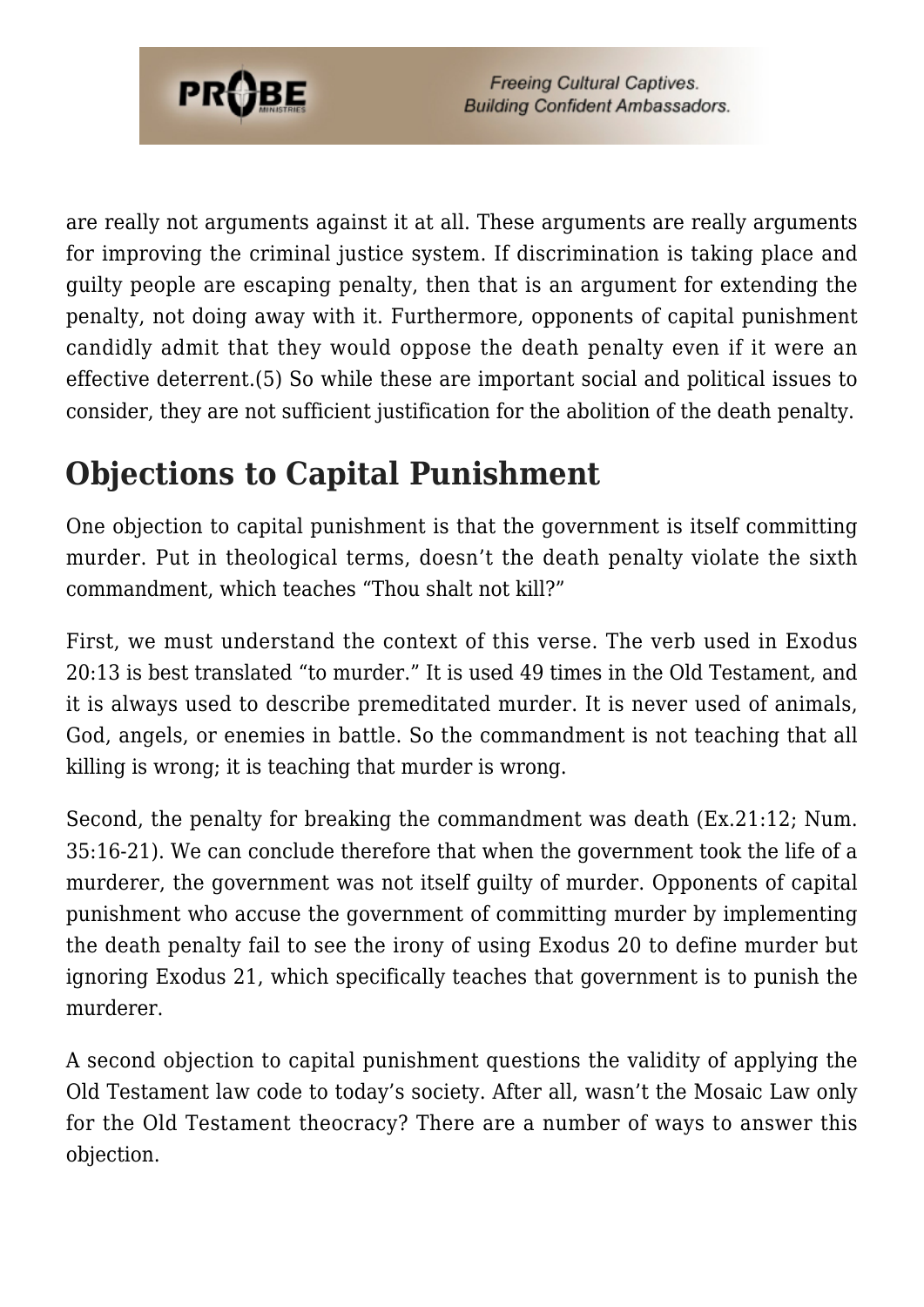

First, we must question the premise. There is and should be a relationship between Old Testament laws and modern laws. We may no longer be subject to Old Testament ceremonial law, but that does not invalidate God's moral principles set down in the Old Testament. Murder is still wrong. Thus, since murder is wrong, the penalty for murder must still be implemented.

Second, even if we accept the premise that the Old Testament law code was specifically and uniquely for the Old Testament theocracy, this still does not abolish the death penalty. Genesis 9:6 precedes the Old Testament theocracy, and its principle is tied to the creation order. Capital punishment is to be implemented because of the sanctity of human life. We are created in God's image. When a murder occurs, the murderer must be put to death. This is a universally binding principle not confined merely to the Old Testament theocracy.

Third, it is not just the Old Testament that teaches capital punishment. Romans 13:1-7 specifically teaches that human government is ordained by God and that we are to obey government because government does not bear the sword in vain. Human governments are given the responsibility to punish wrongdoers, and this includes murderers who are to be given the death penalty.

Finally, capital punishment is never specifically removed or replaced in the Bible. While some would argue that the New Testament ethic replaces the Old Testament ethic, there is no instance in which a replacement ethic is introduced. As we have already seen, Jesus and the disciples never disturb the Old Testament standard of capital punishment. The Apostle Paul teaches that we are to live by grace with one another, but also teaches that we are to obey human government that bears the sword. Capital punishment is taught in both the Old Testament and the New Testament.

#### **Notes**

<sup>1.</sup> Hyman Barshay, quoted in "On Deterrence and the Death Penalty" by Ernest van den Haag, *Journal of Criminal Law, Criminology and Police Science* no. 2 (1969).